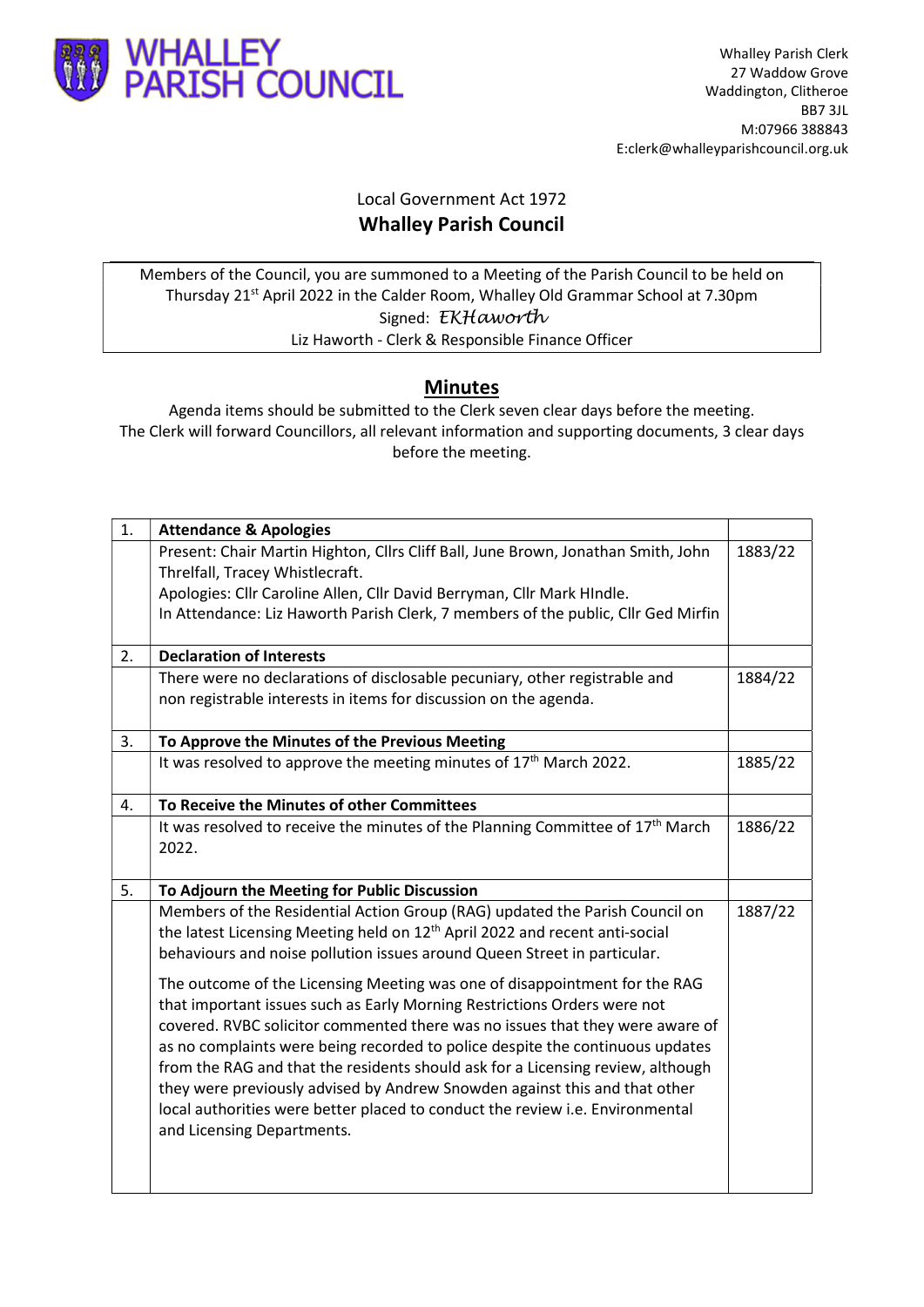|    | RAG continue to struggle with the constant battle for who is going to take<br>ownership/responsibility to alleviate the problems suffered by residents in close<br>proximity to late night drinking establishments and are passed from pillar to post<br>with no actual action being taken by the Ribble Valley Borough Council and/or<br>Police bodies to enforce change.                                                                                                                                                                                                                                                                                                                                                                                                                                                  |         |
|----|-----------------------------------------------------------------------------------------------------------------------------------------------------------------------------------------------------------------------------------------------------------------------------------------------------------------------------------------------------------------------------------------------------------------------------------------------------------------------------------------------------------------------------------------------------------------------------------------------------------------------------------------------------------------------------------------------------------------------------------------------------------------------------------------------------------------------------|---------|
|    | The Ribble Valley Licensing Committee Report on the Whalley Cumulative<br>Impact Assessment covers numerous facts and figures to support the problems<br>surrounding the night-time economy and the distress this causes local residents<br>although it was felt these were dismissed at the Licensing Meeting.                                                                                                                                                                                                                                                                                                                                                                                                                                                                                                             |         |
|    | Many of the local residents including with young families have lived in their<br>properties in Whalley far longer than some of these businesses have been given<br>late licenses and this is now affecting their daily lives and mental health through<br>interrupted sleep from close by drinking establishments continuing to serve<br>already inebriated people late into the night, observing fights and anti-social<br>behaviour, being subjected to excessively loud music vibrating through the<br>street and noise pollution from the vacating of people in the early hours, or/and<br>with people drinking alcohol on the streets throughout the weekends and at<br>private functions through the week. Much of this could be resolved by having a<br>Police presence at these late night drinking establishments. |         |
|    | RAG wanted to thank Cllr Mirfin for all his support so far in trying to take some<br>action in order to improve the situation.                                                                                                                                                                                                                                                                                                                                                                                                                                                                                                                                                                                                                                                                                              |         |
|    | Whalley Parish Councillors support RAG in their endeavours to a resolution to<br>this ongoing situation.                                                                                                                                                                                                                                                                                                                                                                                                                                                                                                                                                                                                                                                                                                                    |         |
|    | A member of the public reported that the carpark at The Station was to remain<br>open and that there has been more vandalism from passengers getting off the<br>station at Whalley causing damage around the station, to the ticket machine and<br>onto the main road area.                                                                                                                                                                                                                                                                                                                                                                                                                                                                                                                                                 | 1888/22 |
| 6. | <b>Partnership Meetings</b>                                                                                                                                                                                                                                                                                                                                                                                                                                                                                                                                                                                                                                                                                                                                                                                                 |         |
|    | Cllr Ged Mirfin updated the Parish Council with recent funding opportunities<br>including Lancashire Road Safety Project- to include experimental handheld<br>speed cameras to monitor traffic, Safer Lancashire Communities Fund - using<br>the proceeds of crime to fund community projects, Lancashire Police and Crime -<br>funding available for items such as CCTV, protecting groups of females and<br>vulnerable groups, and the National Bus Strategy - reviewing local bus routes.                                                                                                                                                                                                                                                                                                                                | 1889/22 |
|    | Cllr Mirfin commented that the public toilets at Whalley are now open and<br>repairs cost circa £5k from mindless vandalism.                                                                                                                                                                                                                                                                                                                                                                                                                                                                                                                                                                                                                                                                                                | 1890/22 |
|    | The roadworks improvement plan phase 2 is now completed.                                                                                                                                                                                                                                                                                                                                                                                                                                                                                                                                                                                                                                                                                                                                                                    | 1891/22 |
|    | Cllr Mirfin is to meet with RVBC Chief Executive, Legal Officer, Environmental<br>Health Officer to further discuss the Licensing Meeting issues surrounding the<br>Cumulative Impact Assessment which includes topics such as drunken<br>behaviour, continued service to already inebriated patrons, monitoring and<br>managing the volume of these late licensed establishments, both inside and out.                                                                                                                                                                                                                                                                                                                                                                                                                     | 1892/22 |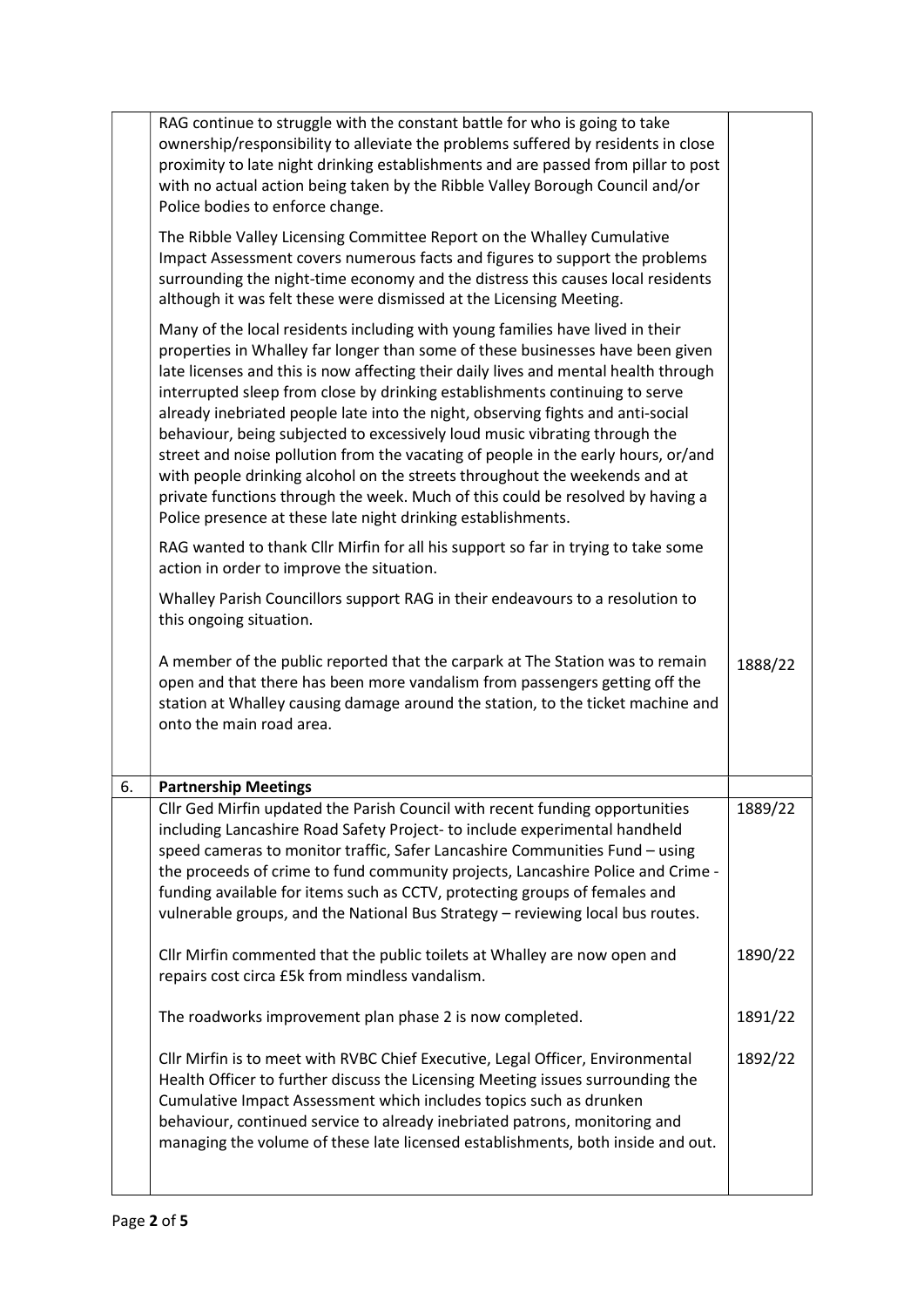|    | Cllrs John Threlfall and June Brown attended the Highways Special Conference                                                                              | 1893/22 |
|----|-----------------------------------------------------------------------------------------------------------------------------------------------------------|---------|
|    | on 19 <sup>th</sup> March and reported it was very informative and told that the Parishes                                                                 |         |
|    | are at the heart of what they want to do and have 48.4 million 2022-23 to spend                                                                           |         |
|    | on capital projects to make the highways safer and to review and improve bus                                                                              |         |
|    | and travel services. Other correspondence and workshops have been provided                                                                                |         |
|    | around road safety presentations and road tool safety measures on this subject.                                                                           |         |
|    |                                                                                                                                                           |         |
| 7. | Reports by Clirs & Clerk as INFORMATION only                                                                                                              |         |
|    | WPC congratulate Cllr Caroline Allen and family on the birth of their new arrival.                                                                        | 1894/22 |
|    | Cllr Ball updated WPC on Adam Cottam Almshouses. The Scaffold has been                                                                                    | 1895/22 |
|    | erected 12 <sup>th</sup> April; contractor now on-site preparing chimneys for re-pointing                                                                 |         |
|    | and with regards to the Churchyard Committee, the contractor has now finished                                                                             |         |
|    | repairs to the Chancel path using flags provided by LCC (from the pavement                                                                                |         |
|    | work outside Cosgrove's). Just the Bier House path to complete.                                                                                           |         |
|    | No progress with the tree removal, still awaiting Roy Cattermole to book this in.                                                                         |         |
|    | Cllr Whistlecraft updated WPC on the issues around parking on Abbey Road. Cllr                                                                            |         |
|    | HIndle emailed parking issues around Abbey Road and into Abbeyfields Parking                                                                              | 1896/22 |
|    | has been acutely difficult, particularly recently. At peak times (school start and                                                                        |         |
|    | finish and early evenings and weekends to access the village) cars double park                                                                            |         |
|    | down abbey road and regularly park on the pavement on the west side of the                                                                                |         |
|    | road, forcing pedestrians into the road on a regular basis. Cllr HIndle                                                                                   |         |
|    | commented that this is undoubtably exacerbated by the road works and road                                                                                 |         |
|    | closures in Whalley but it has now reached a point where measures need to be                                                                              |         |
|    | taken. This has been reported to Cllr Ged Mirfin & to LCC online twice. A visit has                                                                       |         |
|    | been secured to the scene from Charles Edwards who is the responsible officer                                                                             |         |
|    | at LCC. Cllr Mark Hindle has canvassed residents who have signed a petition as                                                                            |         |
|    | localised opinion is that the preferred solution in is double yellow lines on one<br>side of the road with increased enforcement in the surrounding area. |         |
|    |                                                                                                                                                           |         |
|    | Cllr Martin Highton reported that they have been looking at some footage from                                                                             | 1897/22 |
|    | the CCTV camera that covers the bus station area and that the quality is                                                                                  |         |
|    | reasonably high and focused. CCTV in Whalley remains a topic of review.                                                                                   | 1898/22 |
|    | The bench ends on Procters Field should be erected in June.                                                                                               |         |
|    | There were discussions around correspondence received by WPC in general and                                                                               | 1899/22 |
|    | also that the legal documents have now been received from John Houldsworth                                                                                |         |
|    | Solicitors to lift the restrictive covenant which will enable WPC to claim the £5k                                                                        |         |
|    | which was the retention on the grant from Sport England for the drainage.                                                                                 |         |
|    | Cllr Jonathan Smith continues to work on the QEII Trust and Whalley Sports Club                                                                           | 1890/22 |
|    | projects and intends to set a meeting with Steve Barker the solicitor at RVBC.                                                                            |         |
|    | Jon is focused on improving the safety of the access paths around the QEII fields                                                                         |         |
|    | area using the grant monies approved for this purpose.                                                                                                    |         |
|    | Cllr Berryman emailed to report he had complaints about the lack of fencing                                                                               | 1891/22 |
|    | outside the houses that are set to be demolished on Mitton Rd. He has spoken                                                                              |         |
|    | with Enforcement who have contacted the developers to remind them that it is                                                                              |         |
|    | a condition that fencing is put up prior to demolition starting. They were unable                                                                         |         |
|    | to get a date for demolition.                                                                                                                             |         |
|    |                                                                                                                                                           |         |
|    |                                                                                                                                                           |         |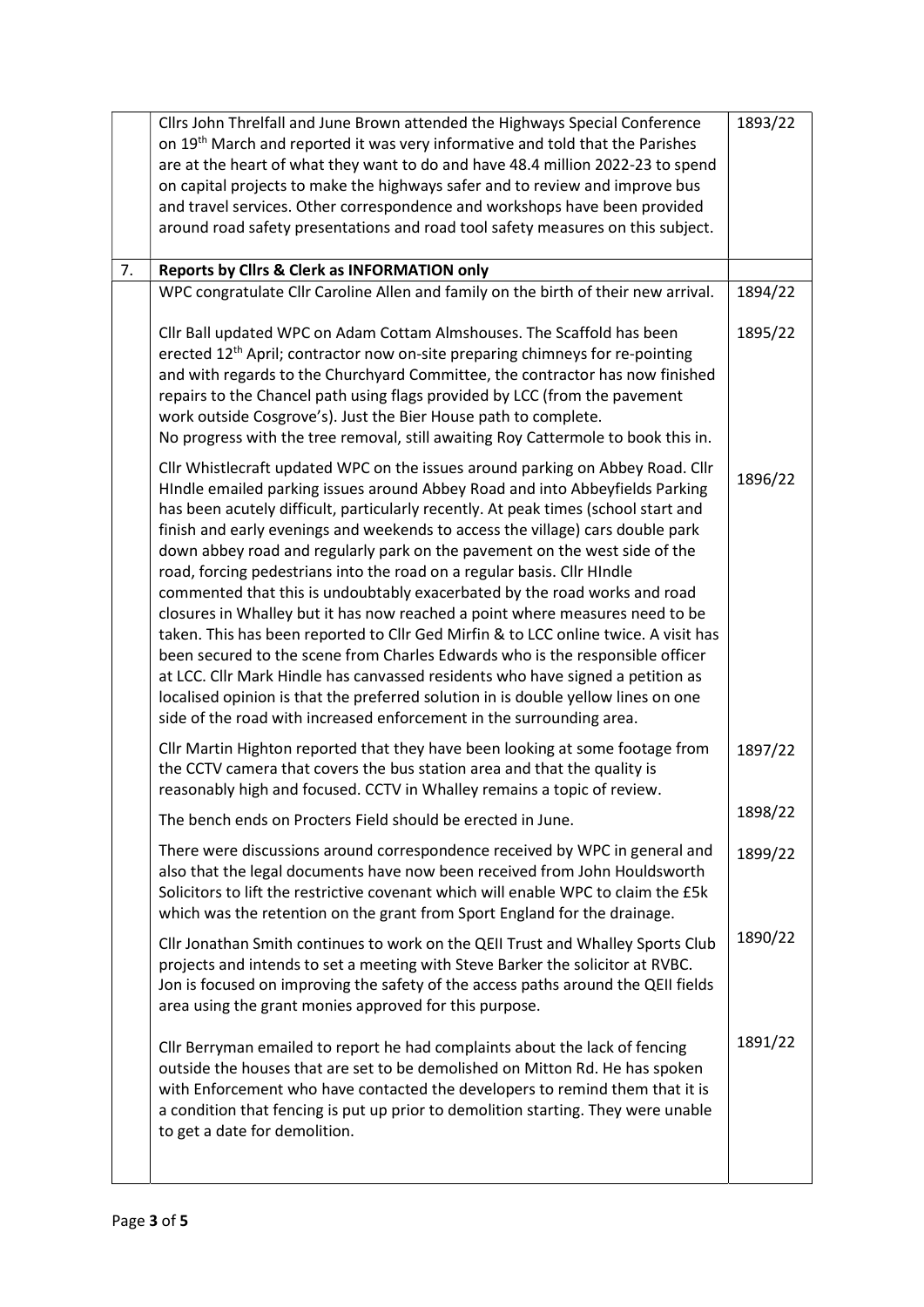| 8.           | Benny's Bar                                                                    |                                                                                                  |         |  |  |
|--------------|--------------------------------------------------------------------------------|--------------------------------------------------------------------------------------------------|---------|--|--|
|              | There were no negative updates on behaviours following the agreement from      |                                                                                                  |         |  |  |
|              |                                                                                | Meeting on Monday 13 <sup>th</sup> December 2021 with the solicitor and licensee of              |         |  |  |
|              | Benny's Bar.                                                                   |                                                                                                  |         |  |  |
|              |                                                                                |                                                                                                  |         |  |  |
| 9.           | <b>ASB Meeting Dates</b>                                                       |                                                                                                  |         |  |  |
|              | There was no update on the ASB Meeting that was due to be hosted by Ribble     |                                                                                                  |         |  |  |
|              | Valley Borough Council on Friday 3rd December 2021.                            |                                                                                                  |         |  |  |
|              |                                                                                |                                                                                                  |         |  |  |
| 10.          | <b>Queens Platinum Jubilee</b>                                                 |                                                                                                  |         |  |  |
|              | There have been three requests of help with funding the Queens Jubilee         |                                                                                                  |         |  |  |
|              | Celebrations. It was resolved to assist Whalley Chamber of Trade with          |                                                                                                  |         |  |  |
|              | decorations through the village of £700, Whalley Village Hall up to £220, and  |                                                                                                  |         |  |  |
|              | Whalley & District Lions Club with £300.                                       |                                                                                                  |         |  |  |
| 11.          | <b>Defibrillators</b>                                                          |                                                                                                  |         |  |  |
|              |                                                                                | The defibrillator at the Bus Station has now been replaced. The replacement                      | 1895/22 |  |  |
|              |                                                                                | parts for the vandalised kit are still on a parts time delay of until late May. Clerk            |         |  |  |
|              |                                                                                | to contact the hosts of the defibrillator on the Sidings to confirm WPC adoption                 |         |  |  |
|              | of the device.                                                                 |                                                                                                  |         |  |  |
|              |                                                                                |                                                                                                  |         |  |  |
| 12.          | <b>Clerk &amp; RFO</b>                                                         |                                                                                                  | 1896/22 |  |  |
|              | WPC confirmed the permanent appointment of Liz Haworth as Whalley Parish       |                                                                                                  |         |  |  |
|              |                                                                                | Clerk & RFO as we reach the end of the probationary period.                                      |         |  |  |
|              |                                                                                |                                                                                                  |         |  |  |
| 13.          | <b>Monthly Financial Report</b>                                                |                                                                                                  |         |  |  |
|              | It was resolved to authorise Accounts, Payments, Receipts & Balances for April |                                                                                                  | 1897/22 |  |  |
|              | 2022.                                                                          |                                                                                                  |         |  |  |
|              | Balances at start of month                                                     |                                                                                                  |         |  |  |
|              | Nat West Current A/C £36,309.40                                                |                                                                                                  |         |  |  |
|              | Nat West QEII                                                                  | £0                                                                                               |         |  |  |
|              | Skipton BS A/C                                                                 | £24,006.74                                                                                       |         |  |  |
|              |                                                                                |                                                                                                  |         |  |  |
|              |                                                                                |                                                                                                  |         |  |  |
|              | Chq No. Payee Description                                                      |                                                                                                  |         |  |  |
|              |                                                                                |                                                                                                  |         |  |  |
| 3719         | E-On                                                                           | Vale Gardens Water Feature 6/1/22-6/4/22<br>(26.84)                                              |         |  |  |
| 3720         | E Haworth                                                                      | (745.38)<br><b>Clerk Salary</b>                                                                  |         |  |  |
| 3721         |                                                                                | HMRC Tax £190.60 NI £46.63<br>(237.23)                                                           |         |  |  |
| 3722         | E Haworth                                                                      | Home office<br>(43.33)                                                                           |         |  |  |
| <b>DD</b>    | Easyweb                                                                        | <b>Website Services</b><br>(58.80)                                                               |         |  |  |
| 3722         | E Haworth                                                                      | (10.00)<br>Internet                                                                              |         |  |  |
| 3722         | E Haworth                                                                      | (5.00)<br>Mobile rental                                                                          |         |  |  |
| 3723         | E Haworth                                                                      | Re-Imbursement Debrillator Inv 1000082013<br>(870.00)                                            |         |  |  |
| 3725         | <b>Bannister Hall</b>                                                          | Plants Vale Gardens Inv 2204-006006<br>(181.68)                                                  |         |  |  |
| 3725         | <b>Bannister Hall</b>                                                          | Quercus Robur Inv 2203-005262<br>(168.00)                                                        |         |  |  |
| 3724<br>3724 | E Haworth<br>E Haworth                                                         | Re-Imbursement Jubilee Celebrations<br>(38.99)<br>Re-Imbursement Jubilee Celebrations<br>(20.98) |         |  |  |
| 3724         | E Haworth                                                                      | Re-Imbursement Jubilee Celebrations<br>(13.99)                                                   |         |  |  |
| 3724         | E Haworth                                                                      | Re-Imbursement Jubilee Celebrations<br>(27.98)                                                   |         |  |  |
|              |                                                                                |                                                                                                  |         |  |  |